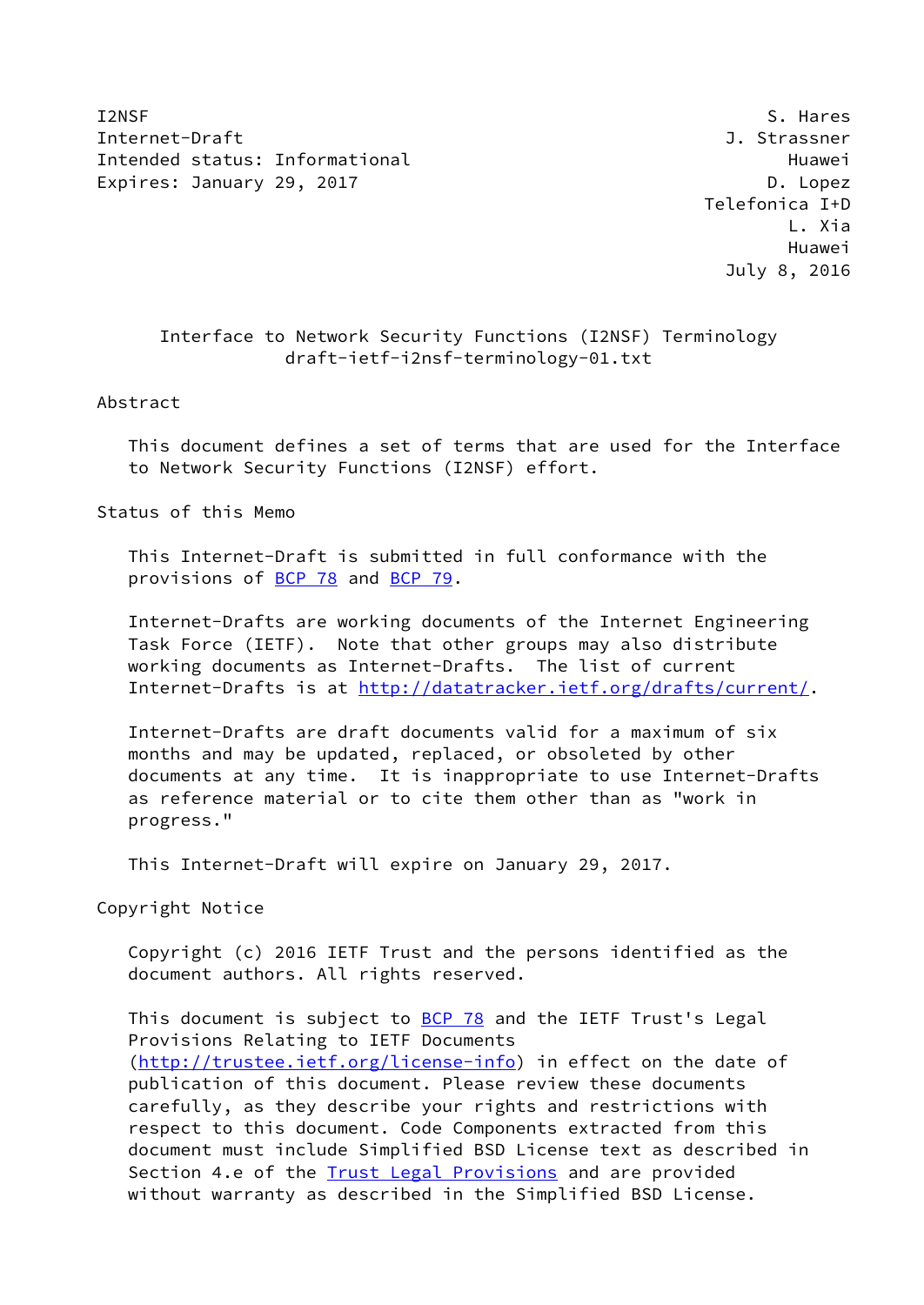#### <span id="page-1-1"></span>Internet-Draft I2NSF Terminology July 2016

## Table of Contents

|  | 1. Introduction $\ldots \ldots \ldots \ldots \ldots \ldots \ldots \ldots \ldots$                |  |  |  |  |
|--|-------------------------------------------------------------------------------------------------|--|--|--|--|
|  |                                                                                                 |  |  |  |  |
|  |                                                                                                 |  |  |  |  |
|  |                                                                                                 |  |  |  |  |
|  | 5. Contributors $\ldots \ldots \ldots \ldots \ldots \ldots \ldots \ldots \ldots \underline{11}$ |  |  |  |  |
|  |                                                                                                 |  |  |  |  |
|  | 6.1. Informative References 11                                                                  |  |  |  |  |
|  |                                                                                                 |  |  |  |  |

# <span id="page-1-0"></span>[1](#page-1-0). Introduction

 This document defines the terminology for the Interface to Network Security Functions (I2NSF) effort. This section provides some background on I2NSF; a detailed problem statement can be found in [\[I-D.ietf-i2nsf-problem-and-use-cases](#page-11-6)]. Motivation and comparison to previous work can be found in [[I-D.ietf-i2nsf-gap-analysis](#page-11-7)].

 Enterprises are now considering using network security functions (NSFs) hosted by service providers due to the growing challenges and complexity in maintaining an up-to-date secure infrastructure that complies with regulatory requirements, while controlling costs. The hosted security service is especially attractive to small- and medium-size enterprises who suffer from a lack of security experts to continuously monitor, acquire new skills and propose immediate mitigations to ever increasing sets of security attacks. Small- and medium-sized businesses (SMBs) are increasingly adopting cloud-based security services to replace on-premises security tools, while larger enterprises are deploying a mix of traditional (hosted) and cloud based security services.

 To meet the demand, more and more service providers are providing hosted security solutions to deliver cost-effective managed security services to enterprise customers. The hosted security services are primarily targeted at enterprises, but could also be provided to mass-market customers as well. NSFs are provided and consumed in increasingly diverse environments. Users of NSFs may consume network security services hosted by one or more providers, which may be their own enterprise, service providers, or a combination of both.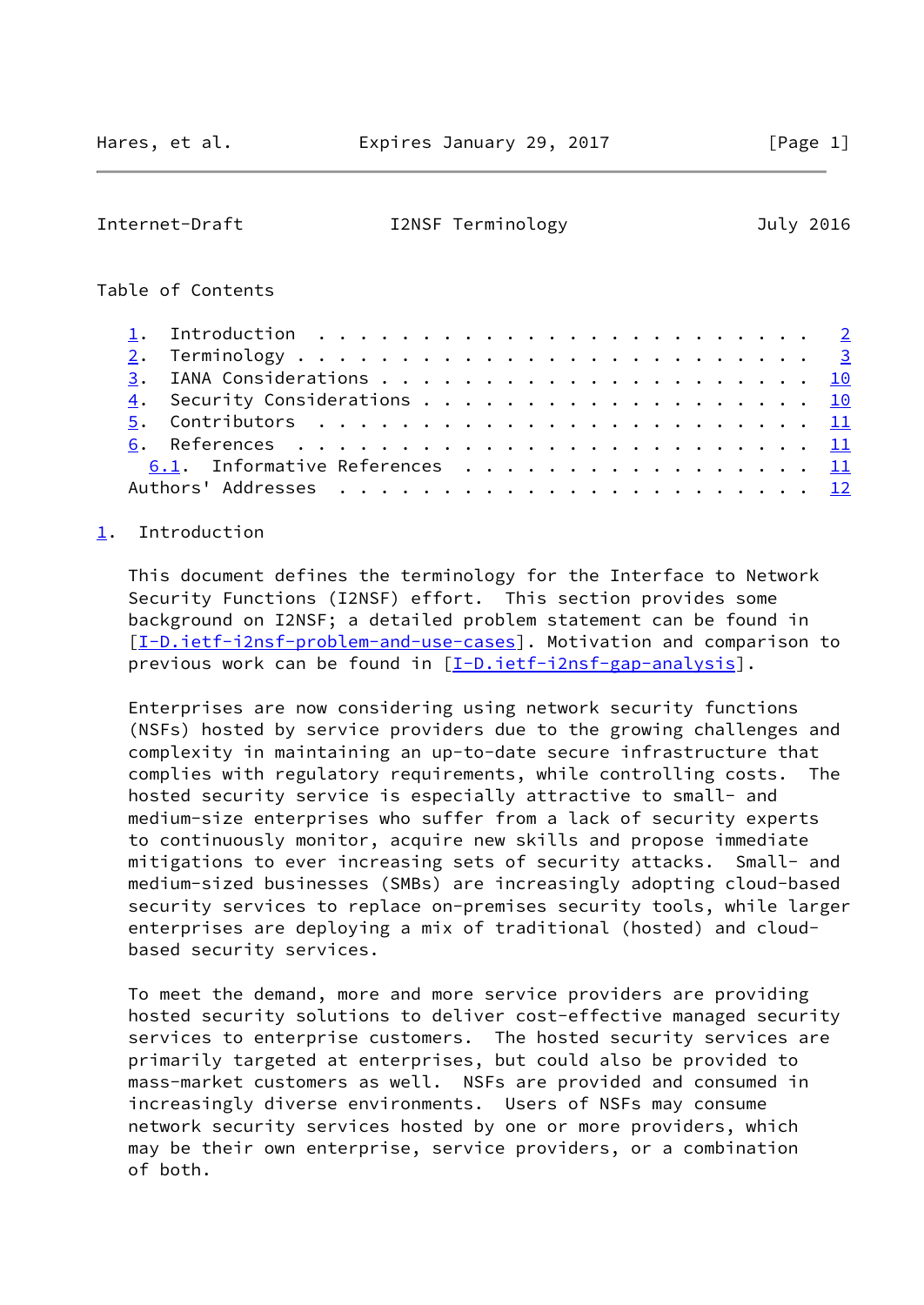It is out of scope in this document to define an exhaustive list of terms that are used in the security field; the reader is referred to other applicable documents, such as [\[RFC4949](https://datatracker.ietf.org/doc/pdf/rfc4949)].

Hares, et al. **Expires January 29, 2017** [Page 2]

<span id="page-2-1"></span>Internet-Draft I2NSF Terminology July 2016

<span id="page-2-0"></span>[2](#page-2-0). Conventions Used in This Document

 The key words "MUST", "MUST NOT", "REQUIRED", "SHALL", "SHALL NOT", "SHOULD", "SHOULD NOT", "RECOMMENDED", "MAY", and "OPTIONAL" in this document are to be interpreted as described in [\[RFC2119](https://datatracker.ietf.org/doc/pdf/rfc2119)]. In this document, these words will appear with that interpretation only when in ALL CAPS. Lower case uses of these words are not to be interpreted as carrying  $[REC2119]$  significance.

- 3. Terminology
- AAA: Authentication, Authorization, and Accounting. See individual definitions.
- Abstraction: The definition of the salient characteristics and behavior of an object that distinguish it from all other types of objects. It manages complexity by exposing common properties between objects and processes while hiding detail that is not relevant.
- Access Control: Protection of system resources against unauthorized access; a process by which use of system resources is regulated according to a security policy, and is permitted by only authorized entities (users, programs, processes, or other systems) according to that policy [\[RFC4949](https://datatracker.ietf.org/doc/pdf/rfc4949)].
- Accounting: The act of collecting information on resource usage for the purpose of trend analysis, auditing, billing, or cost allocation ([\[RFC2975](https://datatracker.ietf.org/doc/pdf/rfc2975)] [\[RFC3539](https://datatracker.ietf.org/doc/pdf/rfc3539)]).
- ACL (Acess Control List): This is a mechanism that implements access control for a system resource by enumerating the system entities that are permitted to access the resource and stating,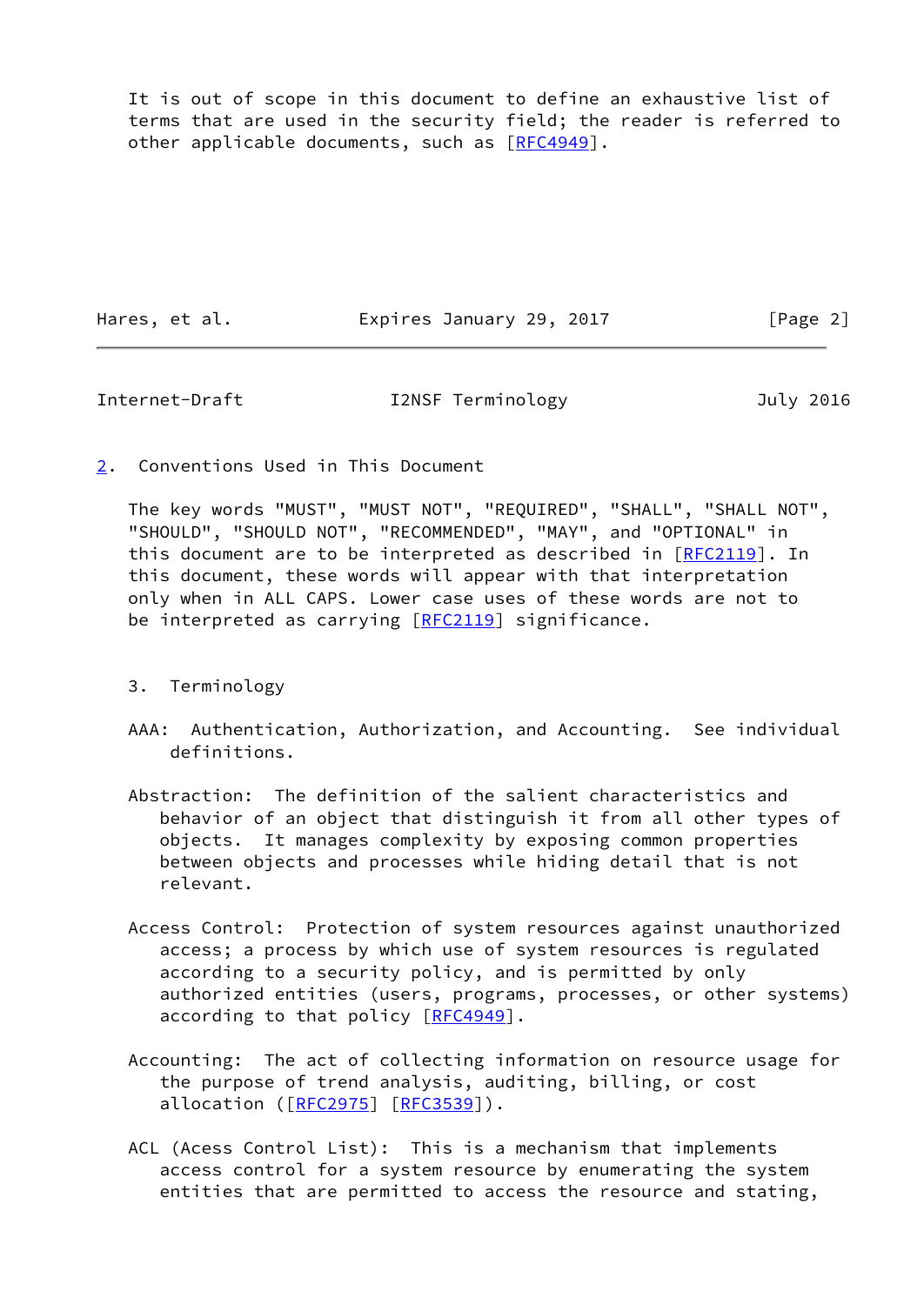either implicitly or explicitly, the access modes granted to each entity [[RFC4949](https://datatracker.ietf.org/doc/pdf/rfc4949)]. A YANG description is defined in [[I-D.ietf-netmod-acl-model\]](#page-12-1).

- Action: Defines what is to be done when a set of Conditions are met (See I2NSF Action). (from [[I-D.ietf-supa-generic-policy-info-model\]](#page-12-2)).
- Assertion: Defined by the ITU in  $[X.1252]$  $[X.1252]$  $[X.1252]$  as "a statement made by an entity without accompanying evidence of its validity". In the context of I2NSF, an assertion MAY include metadata about all or part of the assertion (e.g., context of the assertion, or about timestamp indicating the point in time the assertion was created). The validity of an assertion cannot be verified. (from [\[I-D.ietf-sacm-terminology\]](#page-12-4)).

| Hares, et al. | Expires January 29, 2017 | [Page 3] |
|---------------|--------------------------|----------|
|               |                          |          |

Internet-Draft I2NSF Terminology July 2016

- Authentication: Defined in  $[REC4949]$  as "the process of verifying a claim that a system entity or system resource has a certain attribute value." (from [[I-D.ietf-sacm-terminology\]](#page-12-4)).
	- Authorization: Defined in  $[REC4949]$  as "an approval that is granted to a system entity to access a system resource." (from [\[I-D.ietf-sacm-terminology\]](#page-12-4)).
	- B2B: Business-to-Business.
	- Bespoke: Something made to fit a particular person, customer, or company.
	- Bespoke security management: Security management systems that are make to fit a particular customer.
	- Boolean Clause: A logical statement that evaluates to either TRUE or FALSE. Also called Boolean Expression.
	- Capability: Defines a set of features that are available from a managed entity (see also I2NSF Capability). Examples of "managed entities" are NSFs and Controllers, where NSF Capabilities and Controller Capabilities define functionality of an NSF and about Controller, respectively. These functions may, but do not have to, be used. All Capabilities are announced through the Registration Interface.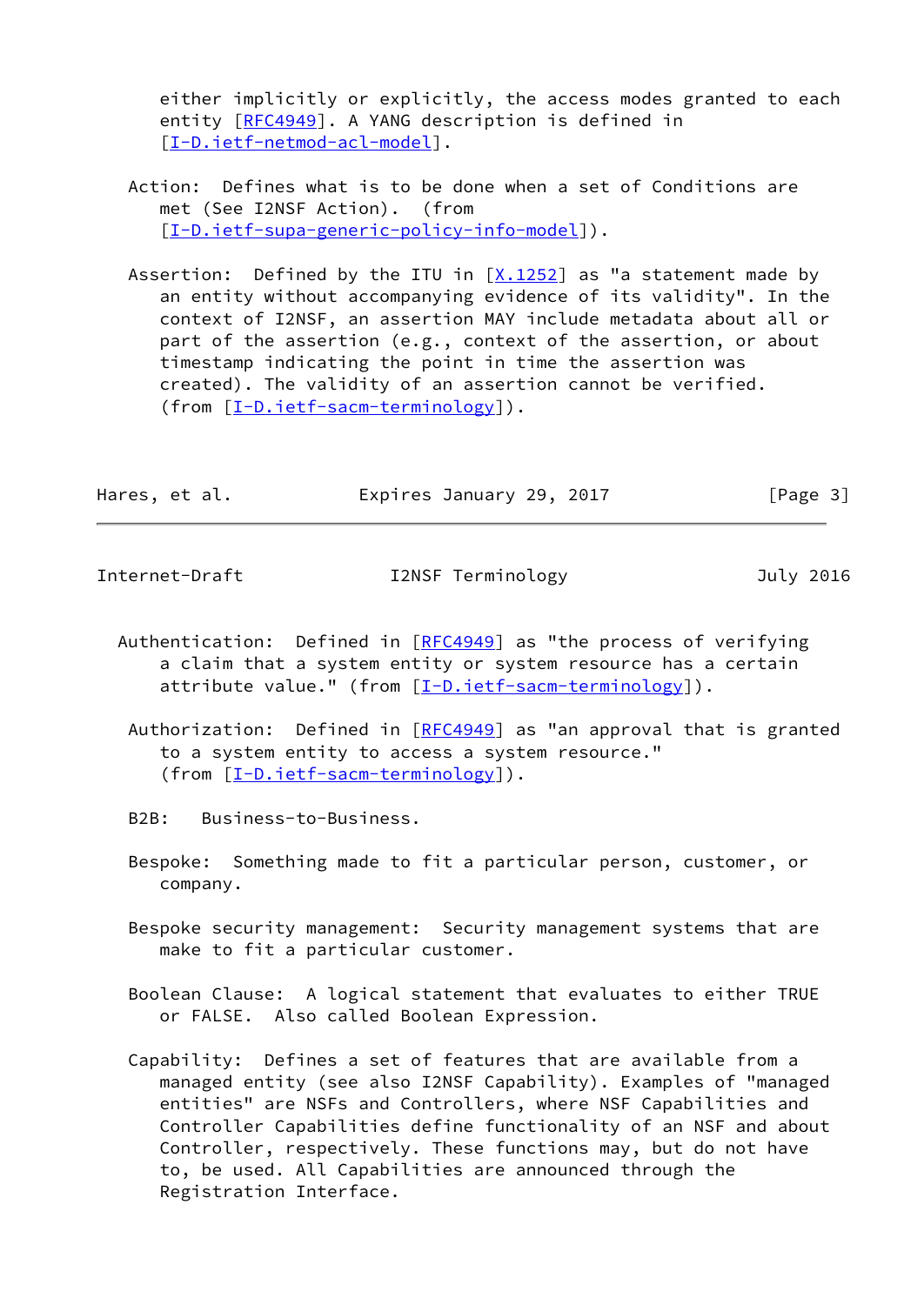Capability Interface: An interface dedicated to requesting, receiving, editing, and deleting capability information.

- Client: See Consumer. [Editor's note: placeholder for gradually replacing Client with Consumer, since Client is too vague and has other connotations (e.g., client-server)].
- Client-Facing Interface: See Consumer-Facing Interface. See also: Interface, NSF-Facing Interface.
- Component: An encapsulation of software that communicates using Interfaces. A Component may be implemented by hardware and/or software, and be represented using a set of classes. In general, a Component encapsulates a set of data structures and a set of algorithms that implement the function(s) that it provides.
- Consumer: A Consumer is a Role that is assigned to an I2NSF Component that can receive information from another I2NSF Component. See also: Provider, Role.
- Consumer-Facing Interface: An Interface dedicated to communication with Consumers of NSF data and Services. This is typically defined per I2NSF administrative domain. See also: Interface, NSF-Facing Interface.

| Hares, et al. | Expires January 29, 2017 | [Page 4] |
|---------------|--------------------------|----------|
|---------------|--------------------------|----------|

#### Internet-Draft I2NSF Terminology July 2016

- Condition: A set of attributes, features, and/or values that are to be compared with a set of known attributes, features, and/or values in order to make a decision. A Condition, when used in the context of a Policy Rule, is used to determine whether or not the set of Actions in that Policy Rule can be executed or not. Examples of an I2NSF Condition include matching attributes of a packet or flow, and comparing the internal state of a NSF to a desired state. (from [\[I-D.ietf-supa-generic-policy-info-model](#page-12-2)]).
	- Constraint: A Constraint is a limitation or restriction. Constraints may be associated with any type of object (e.g., Events, Conditions, and Actions in Policy Rules).
	- Constraint Programming: A type of programming that uses constraints to define relations between variables in order to find a feasible (and not necessarily optimal) solution.

Context: The Context of an Entity is a collection of measured and/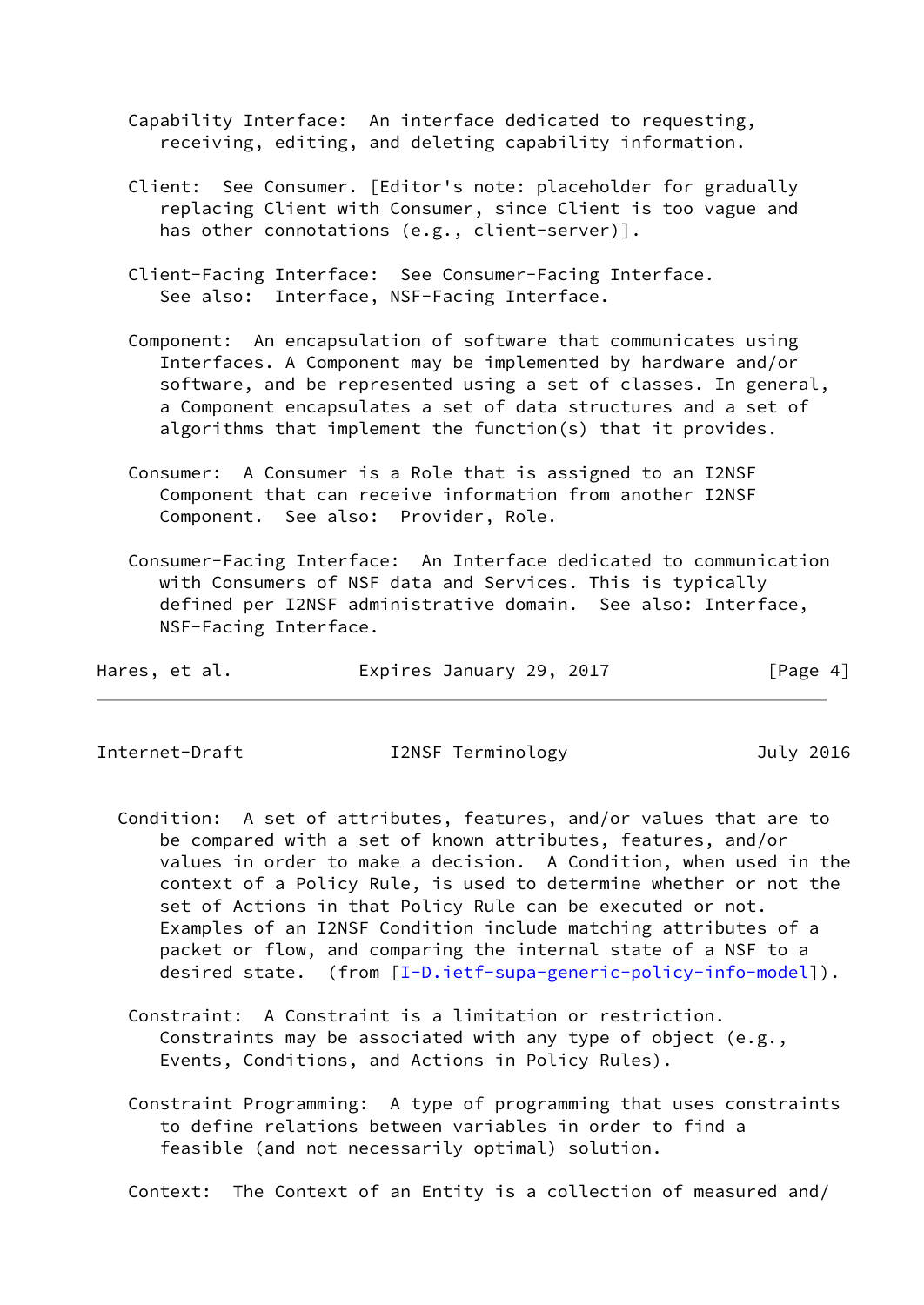or inferred knowledge that describe the state and the environment in which an Entity exists or has existed. (from [http://www.ietf.org/mail-archive/web/i2nsf/current/msg00762.html\)](http://www.ietf.org/mail-archive/web/i2nsf/current/msg00762.html).

- Controller: A Controller is a management Component that contains control plane functions to manage and facilitate information sharing, as well as execute security functions. This definition is based on that in [\[I-D.ietf-sacm-terminology](#page-12-4)].
- Control Plane: In the context of I2NSF, the Control Plane is an architectural Component that provides common control functions to all I2NSF Components, including some or all of the following: authentication, authorization, accounting, auditing, and Capability discovery and negotiation. The Control Plane orchestrates the operation of the Data Plane according to guidance and/or input from the Management Plane. I2NSF Components with Interfaces to the Control Plane have knowledge of the Capabilities of other I2NSF Components within a particular I2NSF administrative domain. This definition is based on that in [[I-D.ietf-sacm-terminology\]](#page-12-4). See also: Data Plane, Management Plane.
- Customer: A business role of an entity that is involved in the definition and/or consumption of services, and the possible negotiation of a contract to use services from a Provider.

DC: Data Center

Hares, et al. **Expires January 29, 2017** [Page 5]

Internet-Draft I2NSF Terminology July 2016

- Data Model: A representation of concepts of interest to an environment in a form that is dependent on data repository, data definition language, query language, implementation language, and protocol (typically one or more of these ). Note the difference between a data \*\*model\*\* and a data \*\*structure\*\*. [[I-D.ietf-supa-generic-policy-info-model\]](#page-12-2).
- Data Plane: In the context of I2NSF, the Data Plane is an architectural Component that provides operational functions to enable an I2NSF Component to provide and consume packets and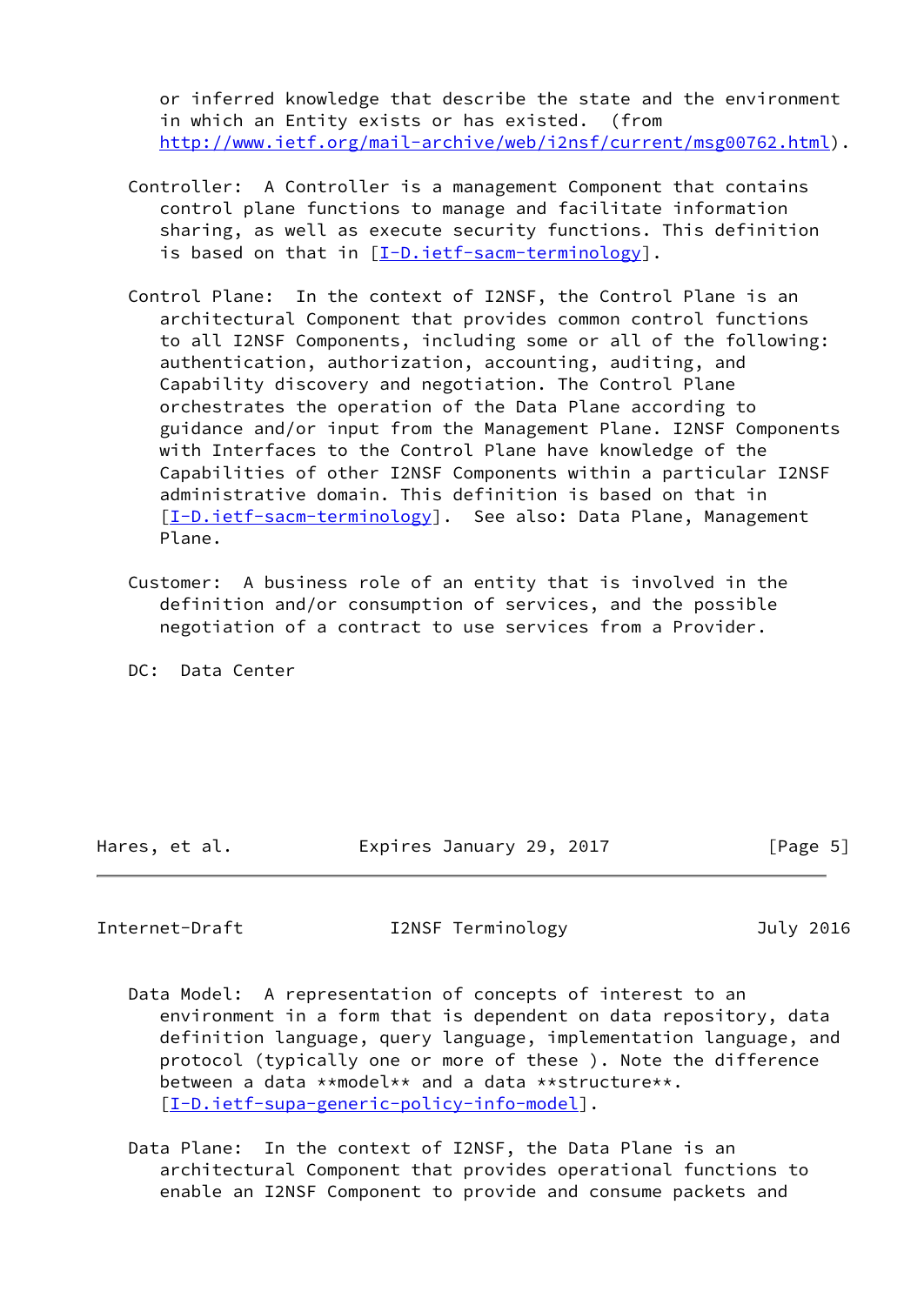flows. See also: Control Plane, Management Plane.

- Data Structure: A low-level building block that is used in programming to implement an algorithm. A data model typically contains multiple types of data structures; however, a data structure does not contain a data model. Note the difference between a data  $*$  model  $**$  and a data  $**$ structure  $**$ .
- Event: An important occurrence in time of a change in the system being managed, and/or in the environment of the system being managed. Examples of an I2NSF Event include time and user actions (e.g. logon, logoff, and actions that violate an ACL). An Event, when used in the context of a Policy Rule, is used to determine whether the Condition clause of an imperative Policy Rule can be evaluated or not (from [[I-D.ietf-supa-generic-policy-info-model](#page-12-2)]).

ECA: Event - Condition - Action (a type of Policy Rule).

- Firewall (FW): A function that restricts data communication traffic to and from one of the connected networks (the one said to be 'inside' the firewall), and thus protects that network's system resources against threats from the other network (the one that is said to be 'outside' the firewall) [\[RFC4949](https://datatracker.ietf.org/doc/pdf/rfc4949)]. [[I-D.ietf-opsawg-firewalls\]](#page-12-5)
- Flow-based NSF: A NSF that inspects network flows according to a set of policies intended for enforcing security properties. Flow based security also means that packets are inspected in the order they are received, and without modification to the packet due to the inspection process.
- I2NSF Action: An I2NSF Action is a special type of Action that is used to control and monitor aspects of flow-based Network Security Functions. Examples of I2NSF Actions include providing intrusion detection and/or protection, web and flow filtering, and deep packet inspection for packets and flows. An I2NSF Action, when used in the context of a I2NSF Policy Rule, may be executed when both the Event and the Condition clauses of its owning I2NSF Policy Rule evaluate to true. The execution of this Action may be influenced by applicable metadata. (from [[I-D.ietf-supa-generic-policy-info-model\]](#page-12-2)).

| Hares, et al. | Expires January 29, 2017 | [Page 6] |
|---------------|--------------------------|----------|
|---------------|--------------------------|----------|

Internet-Draft I2NSF Terminology July 2016

 I2NSF Agent: A software Component in a device that implements an NSF. It receives provisioning information and requests for operational data (e.g., monitoring data) from an I2NSF Consumer.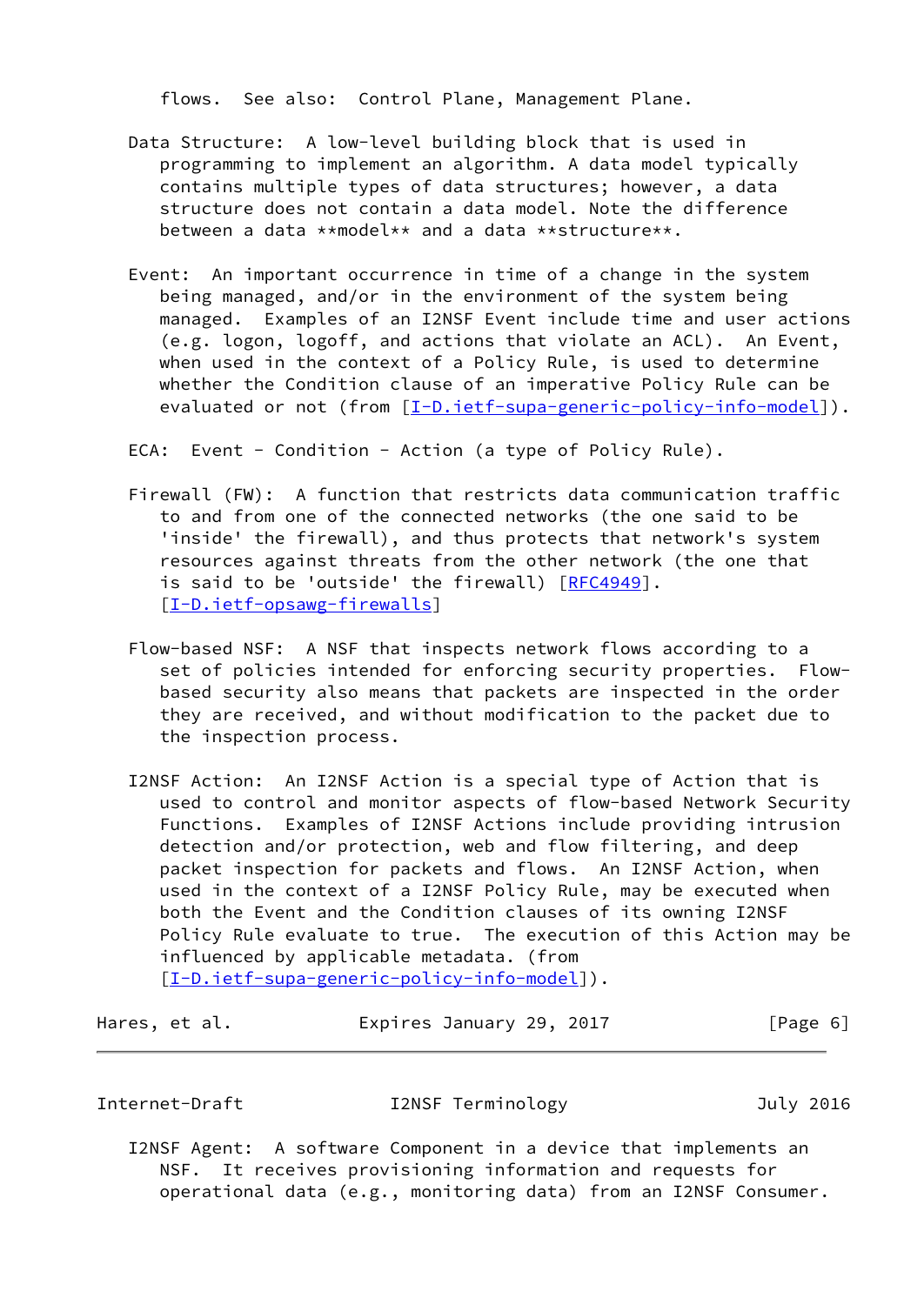It is also responsible for enforcing the policies that it receives from an I2NSF Consumer.

 I2NSF Capability: A set of features that are available from an NSF Server or an NSF Controller. While both are Capabilities, the former defines functions that are available from an NSF, whereas the latter defines functions that are available from a security Controller or other Management Entity. This definition is based on that in [[I-D.ietf-sacm-terminology\]](#page-12-4).

I2NSF Client: See I2NSF Consumer.

- I2NSF Component: A Component that provides one or more I2NSF Services. I2NSF Components are managed and communicate with other I2NSF Components using I2NSF Interfaces.
- I2NSF Consumer: A software Component that uses the I2NSF framework to read, write, and/or change provisioning and operational aspects of the NSFs that it attaches to.
- I2NSF Consumer Interface: An Interface dedicated to requesting and using I2NSF Services. For example, this Interface could be used to request a set of Flow Security policies from an I2NSF Controller or from one or more individual NSFs. The difference is that the former uses more abstract Condition matching (e.g., based on tenant or customer ID), whereas the latter uses more low-level Condition matching (e.g., based on flow state or fields in a flow or packet). See also: Interface, I2NSF Provider Interface, Client-Facing Interface, NSF-Facing Interface.
- I2NSF Management System: I2NSF Consumers operate within the scope of a network management system, which serves as a collection and distribution point for I2NSF security provisioning.
- I2NSF Policy: A set of Policy Rules that are used to manage and control the changing or maintaining of the state of an instance of an NSF.
- I2NSF Policy Rule: A Policy Rule that is adapted for I2NSF usage. The I2NSF Policy Rule is assumed to be in ECA form (i.e., an imperative structure). Other types of programming paradigms (e.g., declarative and functional) are currently out of scope. An example of an I2NSF Policy Rule is, in pseudo-code:

 IF <event-clause> is TRUE IF <condition-clause> is TRUE THEN execute <action-clause> END-IF END-IF

Hares, et al. **Expires January 29, 2017** [Page 7]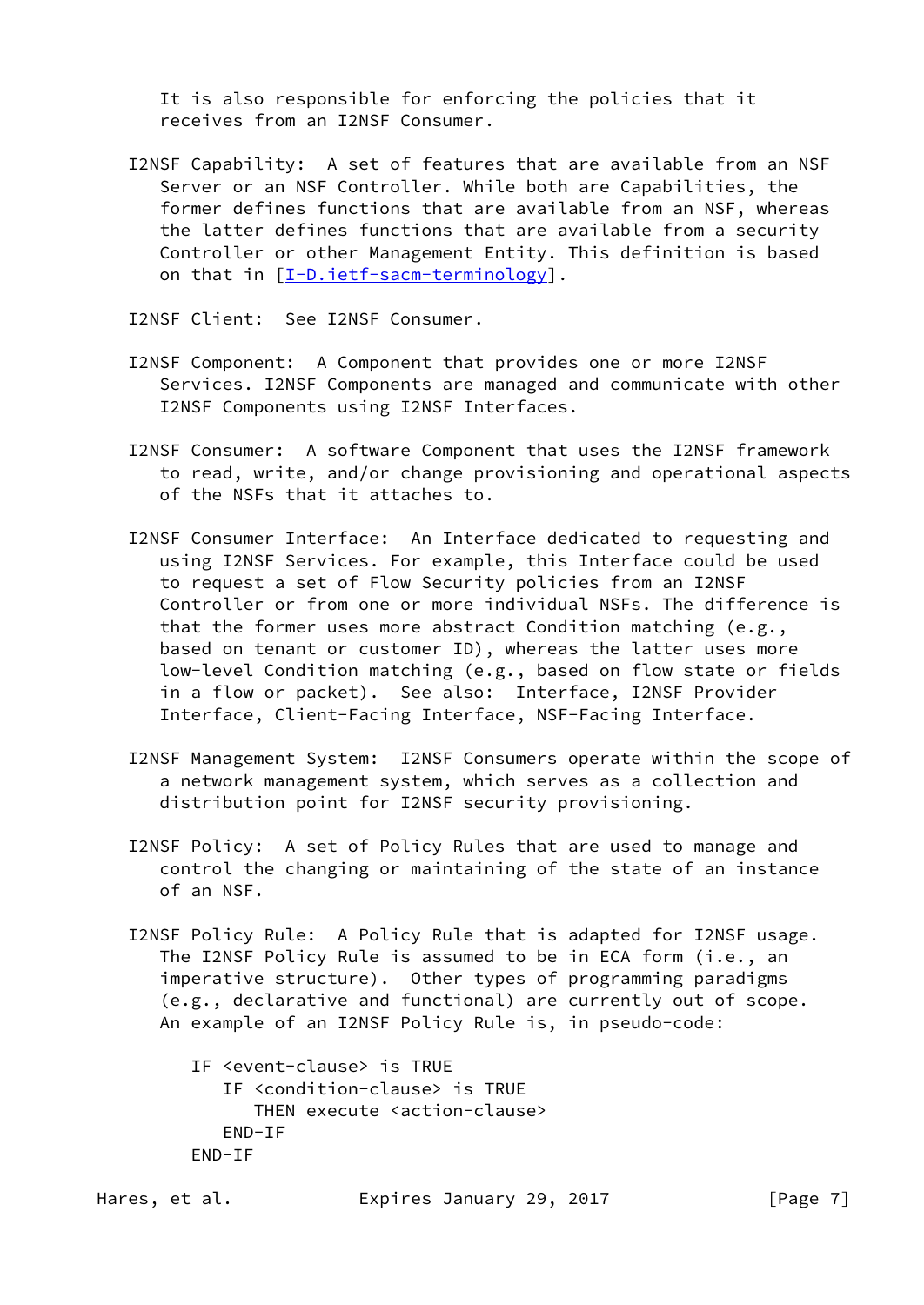Internet-Draft I2NSF Terminology July 2016

 In the above example, the Event, Condition, and Action portions of a Policy Rule are all \*\*Boolean Clauses\*\*.

- I2NSF Provider Interface: An Interface dedicated to providing I2NSF Services. For example, this could provide Anti-Virus, (D)DoS, or IPS Services. See also: Interface, I2NSF Provider Interface, Client-Facing Interface, NSF-Facing Interface.
- I2NSF Registry: A registry that contains I2NSF capability information, which can be controlled by the I2NSF Management System. See also: Registry.
- I2NSF Service: A set of functions, provided by an I2NSF Consumer, which are used by zero or more I2NSF Producers. Exemplary I2NSF Services include Anti-Virus, Authentication, Authorization, (D)DoS, Firewall, and IPS Services. See also: Interface, I2NSF Provider Interface, Client-Facing Interface, NSF-Facing Interface.
- IDS: Intrusion Detection System (see below).
- IPS: Intrusion Protection System (see below).
- Information Model: A representation of concepts of interest to an environment in a form that is independent of data repository, data definition language, query language, implementation language, and protocol [\[I-D.ietf-supa-generic-policy-info-model](#page-12-2)].
- Interface: A set of operations one object knows it can invoke on, and expose to, another object. It is a subset of all operations that a given object implements. The same object may have multiple types of interfaces to serve different purposes. An example of multiple interfaces can be seen by considering the interfaces include a firewall uses; these include:
	- \* multiple interfaces for data packets to traverse through,
	- \* an interface for a controller to impose policy,or retrieve the results of execution of a policy rule.

See also: Consumer Interface, I2NSF Interface, Provider Interface

 Intrusion Detection System (IDS): A system that detects network intrusions via a variety of filters, monitors, and/or probes. An IDS may be stateful or stateless.

 Intrusion Protection System (IPS): A system that protects against network intrusions. An IPS may be stateful or stateless.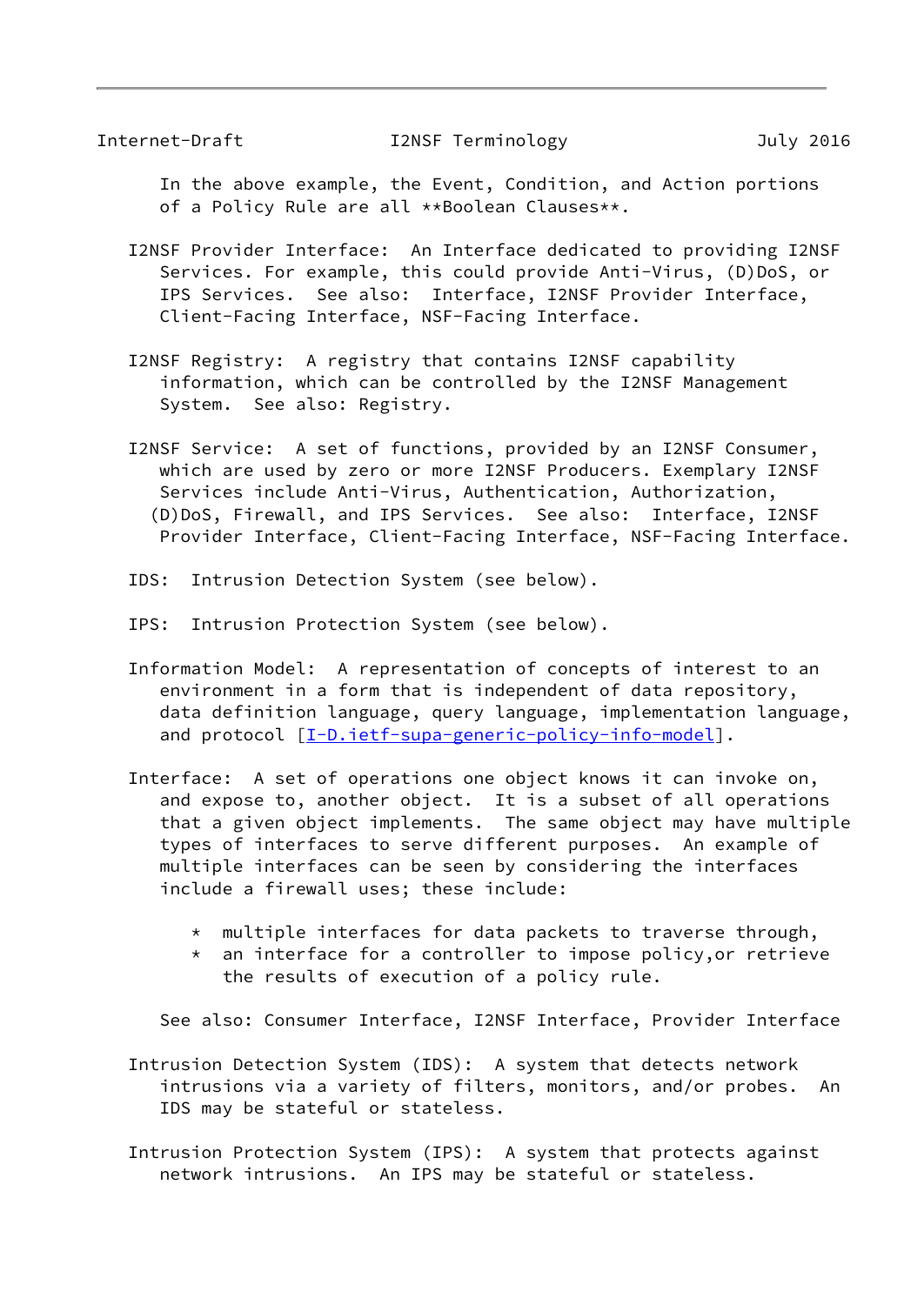Internet-Draft I2NSF Terminology July 2016

 Management Plane: In the context of I2NSF, the Management Plane is an architectural Component that provides common functions to define the behavior of I2NSF Components. The primary use of the Management Plane is to transport behavioral commands, and supply OAM data, for making decisions that affect behavior. Examples include modifying the configuration of an I2NSF Component and transporting OAM data. See also: Control Plane, Data Plane.

 Metadata: Data that provides information about other data. Examples include IETF network management protocols (e.g. NETCONF, RESTCONF, IPFIX) or IETF routing interfaces (I2RS). The I2NSF security interface may utilize Metadata to describe and/or prescribe characteristics and behavior of the YANG data models.

- Middlebox: Any intermediary device performing functions other than the normal, standard functions of an IP router on the datagram path between a source host and destination host [[RFC3234\]](https://datatracker.ietf.org/doc/pdf/rfc3234).
- Network Security Function (NSF): Software that provides a set of security-related services. Examples include detecting unwanted activity and blocking or mitigating the effect of such unwanted activity in order to fulfil service requirements. The NSF can also help in supporting communication stream integrity and confidentiality.
- NSF-Facing Interface: An Interface dedicated to communication with a set of NSFs. This is typically defined per I2NSF administrative domain. See also: Interface, Consumer-Facing Interface.
- OAM: Operation, Administrative, and Management.
- OCL (Object Constraint Language): A constraint programming language that is used to specify constraints (e.g., in UML) (from [http://www.ietf.org/mail-archive/web/i2nsf/current/msg00762.html\)](http://www.ietf.org/mail-archive/web/i2nsf/current/msg00762.html)
- Policy Rule: A set of rules that are used to manage and control the changing or maintaining of the state of one or more managed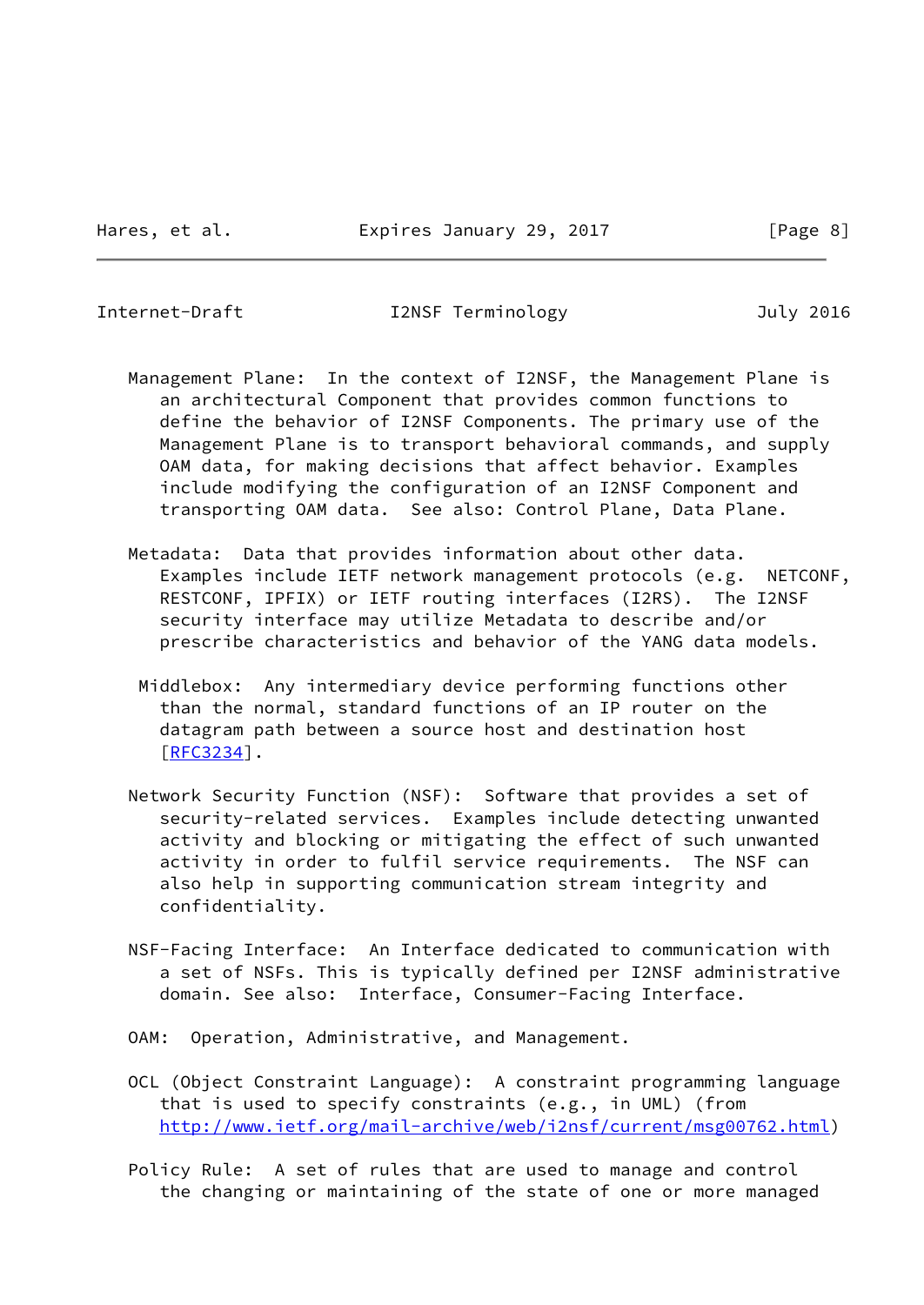objects. Often this is shortened to Rule or Policy (see I2NSF policy rule). (from  $[\underline{I-D.iett-supa-generic-policy-info-model}]$ ).

- Profile: A structured representation of information that uses a pre-defined set of capabilities of an object, typically in a specific context. Zero or more Capabilities may be changed at runtime. This may be used to simplify how this object interacts with other objects in its environment.
- Producer: A Producer is a Role that is assigned to an I2NSF Component that can send information and/or commands to another I2NSF Component. See also: Consumer, Role.

| Hares, et al. | Expires January 29, 2017 | [Page 9] |
|---------------|--------------------------|----------|
|---------------|--------------------------|----------|

<span id="page-10-0"></span>

| Internet-Draft | I2NSF Terminology | July 2016 |
|----------------|-------------------|-----------|
|----------------|-------------------|-----------|

- Registry: A logically centralized location containing data of a particular type; it may optionally contain metadata, relationships, and other aspects of the registered data in order to use those data effectively. An I2NSF registry is used to contain capability information that can be controlled by the controller.
- Registration Interface: An interface dedicated to requesting, receiving, editing, and deleting information in a Registry.
- Role: An abstraction of a Component that models context-specific views and responsibilities of an object as separate Role objects. Role objects can optionally be attached to, and removed from, the object that the Role object describes at runtime. This provides three important benefits. First, it enables different behavior to be supported by the same Component for different contexts. Second, it enables the behavior of a Component to be adjusted dynamically (i.e., at runtime, in response to changes in context) by using one or more Roles to define the behavior desired for each context. Third, it decouples the Roles of a Component from the Applications use that Component.
- Service Interface: An Interface dedicated to enabling Policy Rules to be managed. This is also called the I2NSF Consumer Interface.
- Service Provider Security Controller: TBD (Editorial: Place holder for a split between controller and security controller definitions.)

Tenant: A group of users that share common access privileges to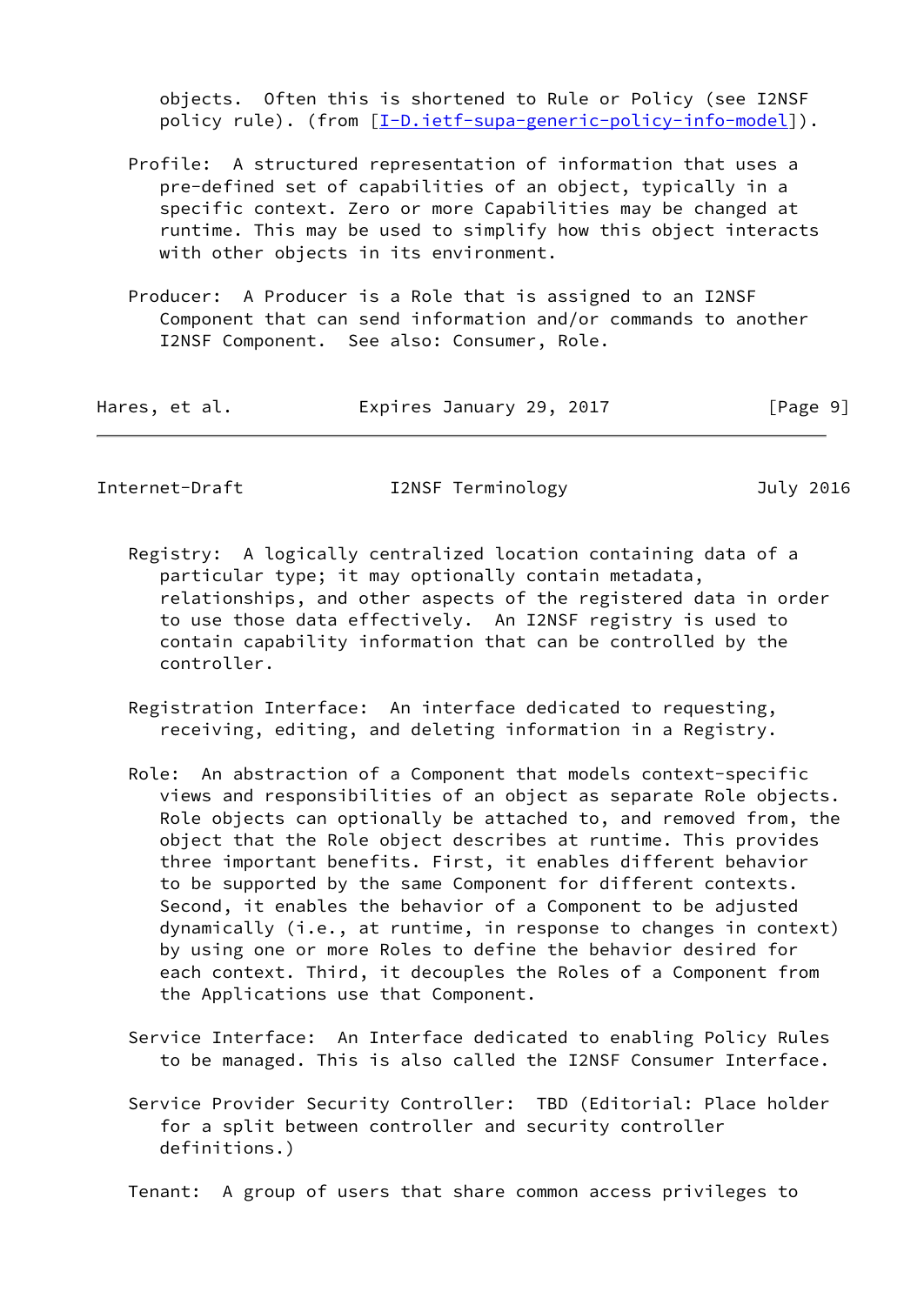the same software. An I2NSF tenant may be physical or virtual, and may run on a variety of systems or servers.

- Vendor-Facing Interface: An Interface dedicated to registering and vendor-specific NSFs and Capabilities. It is also used to invoke vendor-specific functionality. This is also called the NSF-Facing Interface.
- <span id="page-11-0"></span>[3](#page-11-0). IANA Considerations

No IANA considerations exist for this document.

<span id="page-11-1"></span>[4](#page-11-1). Security Considerations

This is a terminology document with no security considerations.

| Hares, et al. | Expires January 29, 2017 | [Page 10] |
|---------------|--------------------------|-----------|
|               |                          |           |

<span id="page-11-3"></span>

Internet-Draft I2NSF Terminology July 2016

## <span id="page-11-2"></span>[5](#page-11-2). Contributors

 The following people contributed to creating this document, and are listed in alphabetical order:

Henk Birkholz

# <span id="page-11-4"></span>[6](#page-11-4). References

<span id="page-11-5"></span>[6.1](#page-11-5). Informative References

<span id="page-11-7"></span> [I-D.ietf-i2nsf-gap-analysis] Hares, S., Moskowitz, R., and D. Zhang, "Analysis of Existing work for I2NSF", [draft-ietf-i2nsf-gap-analysis-01](https://datatracker.ietf.org/doc/pdf/draft-ietf-i2nsf-gap-analysis-01) (work in progress), April 2016.

<span id="page-11-6"></span>[I-D.ietf-i2nsf-problem-and-use-cases]

 Hares, S., Dunbar, L., Lopez, D., Zarny, M., and C. Jacquenet, "I2NSF Problem Statement and Use cases", [draft](https://datatracker.ietf.org/doc/pdf/draft-ietf-i2nsf-problem-and-use-cases-01) [ietf-i2nsf-problem-and-use-cases-01](https://datatracker.ietf.org/doc/pdf/draft-ietf-i2nsf-problem-and-use-cases-01) (work in progress), July 2016.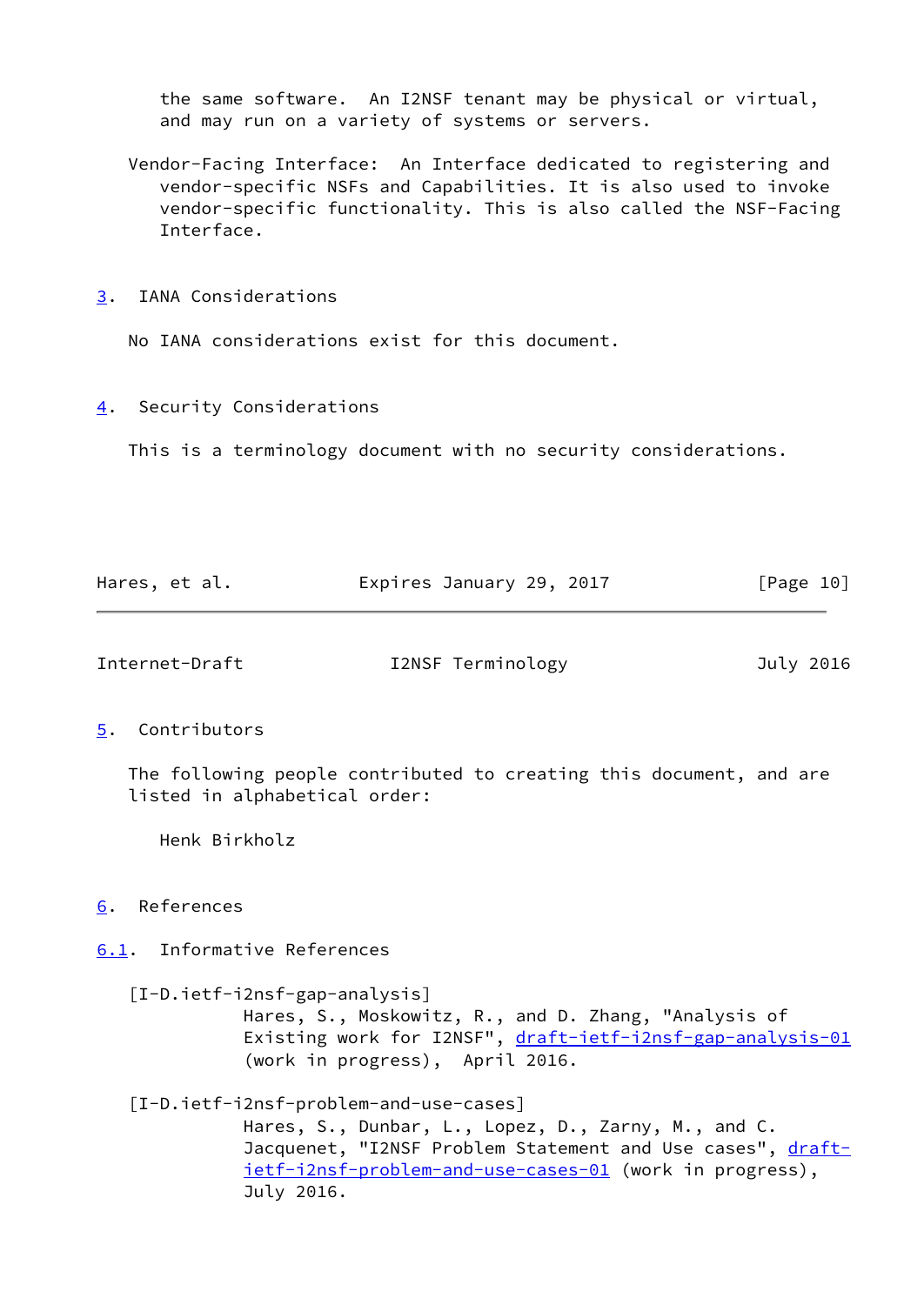<span id="page-12-5"></span><span id="page-12-4"></span><span id="page-12-2"></span><span id="page-12-1"></span> [I-D.ietf-netmod-acl-model] Bogdanovic, D., Sreenivasa, K., Huang, L., Blair, D., "Network Access Control List (ACL) YANG Data Model", [draft-ietf-netmod-acl-model-08](https://datatracker.ietf.org/doc/pdf/draft-ietf-netmod-acl-model-08) (work in progress), July 2016. [I-D.ietf-opsawg-firewalls] Baker, F. and P. Hoffman, "On Firewalls in Internet Security", [draft-ietf-opsawg-firewalls-01](https://datatracker.ietf.org/doc/pdf/draft-ietf-opsawg-firewalls-01) (work in progress), October 2012. [I-D.ietf-sacm-terminology] Birkholz, H., Lu, J., Cam-Wignet, N., "Secure Automation and Continuous Monitoring (SACM) Terminology", [draft-ietf-sacm-terminology-09](https://datatracker.ietf.org/doc/pdf/draft-ietf-sacm-terminology-09), March 2016 [I-D.ietf-supa-generic-policy-info-model] Strassner, J., Halpern, J., and J. Coleman, "Generic Policy Information Model for Simplified Use of Policy Abstractions (SUPA)", [draft-ietf-supa-generic-policy](https://datatracker.ietf.org/doc/pdf/draft-ietf-supa-generic-policy-info-model-00) [info-model-00](https://datatracker.ietf.org/doc/pdf/draft-ietf-supa-generic-policy-info-model-00) (work in progress), June 2016. [RFC2119] Bradner, S., "Key words for use in RFCs to Indicate Requirement Levels", [BCP 14](https://datatracker.ietf.org/doc/pdf/bcp14), [RFC 2119,](https://datatracker.ietf.org/doc/pdf/rfc2119) March 1997. [RFC2975] Aboba, B., Arkko, J., and D. Harrington, "Introduction to Accounting Management", [RFC 2975,](https://datatracker.ietf.org/doc/pdf/rfc2975) DOI 10.17487/RFC2975, October 2000, [<http://www.rfc-editor.org/info/rfc2975](http://www.rfc-editor.org/info/rfc2975)>. Hares, et al. **Expires January 29, 2017** [Page 11]

<span id="page-12-0"></span>Internet-Draft I2NSF Terminology July 2016

- [RFC3234] Carpenter, B. and S. Brim, "Middleboxes: Taxonomy and Issues", [RFC 3234,](https://datatracker.ietf.org/doc/pdf/rfc3234) DOI 10.17487/RFC3234, February 2002, <<http://www.rfc-editor.org/info/rfc3234>>.
- [RFC3539] Aboba, B. and J. Wood, "Authentication, Authorization and Accounting (AAA) Transport Profile", [RFC 3539](https://datatracker.ietf.org/doc/pdf/rfc3539), DOI 10.17487/RFC3539, June 2003, <<http://www.rfc-editor.org/info/rfc3539>>.
- [RFC4949] Shirey, R., "Internet Security Glossary, Version 2", FYI 36, [RFC 4949,](https://datatracker.ietf.org/doc/pdf/rfc4949) DOI 10.17487/RFC4949, August 2007, <<http://www.rfc-editor.org/info/rfc4949>>.
- <span id="page-12-3"></span>[X.1252] ITU-T, "Baseline identity management terms and